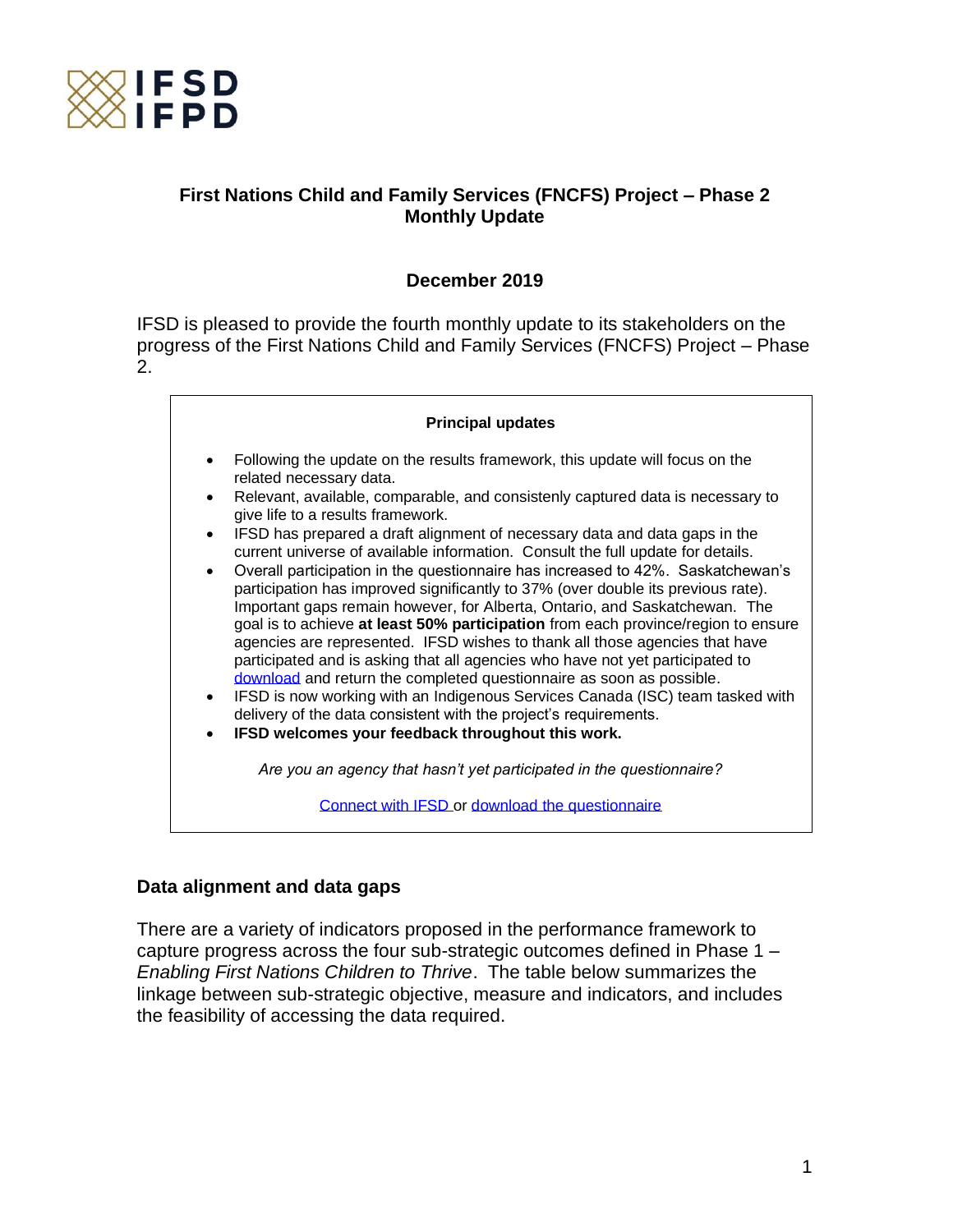

| Green<br>Feasible           | Green means feasibly accessible because the data is already being<br>captured or an agency could easily collect the data.                                                                                                                      |
|-----------------------------|------------------------------------------------------------------------------------------------------------------------------------------------------------------------------------------------------------------------------------------------|
| Yellow<br>Somewhat feasible | Yellow implies somewhat feasibly accessible. While the data may not<br>exist publicly, nor is it likely being captured by agencies, the request<br>falls within the agency's mandate and the data could be feasibly<br>collected by an agency. |
| Red<br>Difficulti           | Red indicates some challenge in accessing the data as it falls outside<br>of a typical agency's mandate, and may require collaboration with a<br>third party to capture the information.                                                       |

| Sub-objective        | <b>Performance Area</b>  | <b>Measure</b>                               | <b>Indicators</b>                                                                                                                                                                       |
|----------------------|--------------------------|----------------------------------------------|-----------------------------------------------------------------------------------------------------------------------------------------------------------------------------------------|
| <b>Safety</b>        | Protection               | Protection from all<br>forms of maltreatment | Recurrence of maltreatment<br>Serious injuries/deaths<br>Recurrence of child protection concerns after ongoing protection services<br>Non-accidental child injury<br>Child sexual abuse |
|                      | Permanency               | Permanency status                            | Out of home placement rate<br>Number of moves in care<br>Timeliness of family reunification<br><b>Timeliness of adoptions</b>                                                           |
|                      |                          | Out of home care                             | Percentage of children placed with kin and/or Indigenous families within<br>their community<br>Quality of caregiver and youth relationship                                              |
| Child well-<br>being | Cognitive<br>development | School readiness                             | Percentage of 3 and 4-year-olds participating in funded early years<br>education                                                                                                        |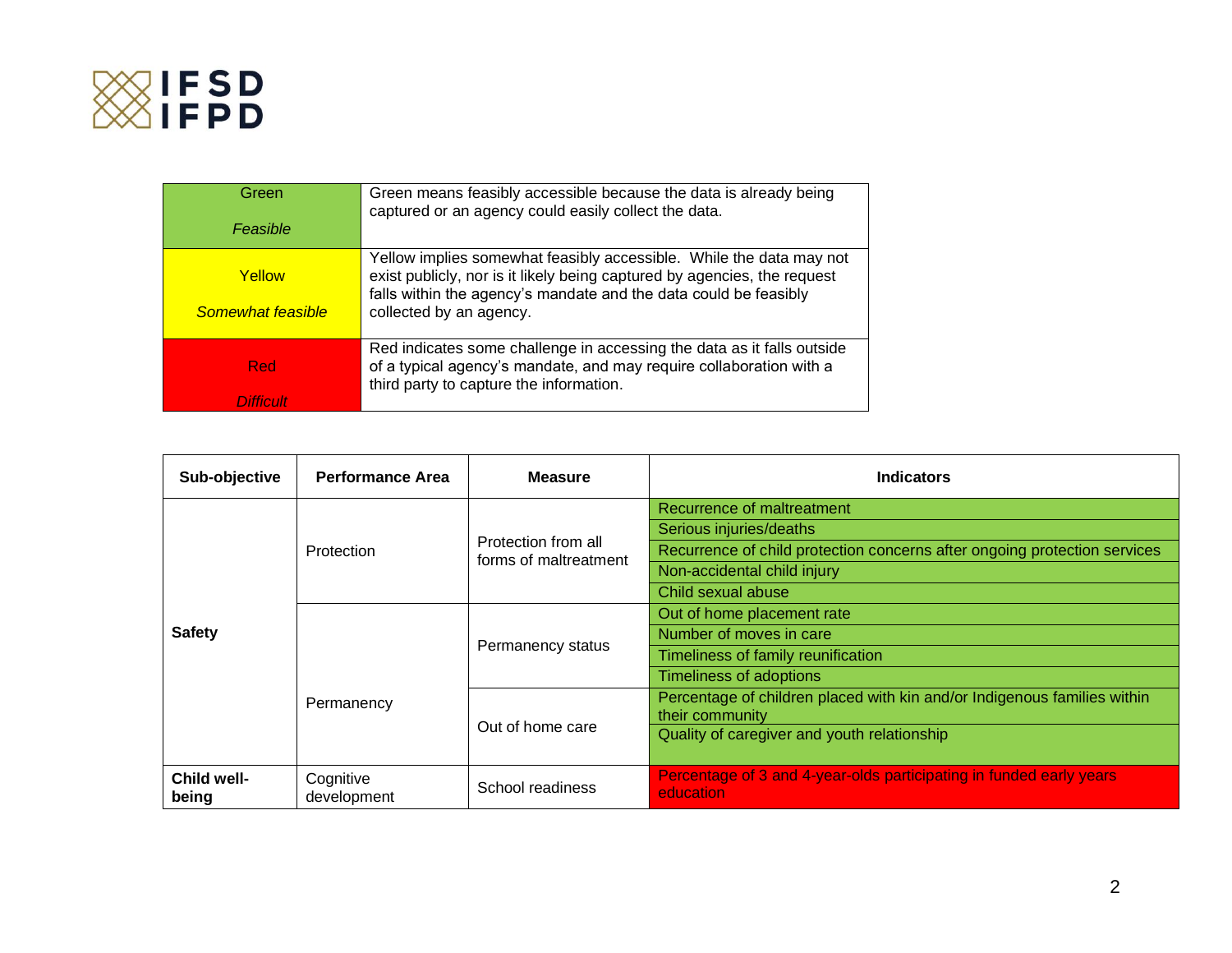

|  |                                           |                                 | <b>Basic literacy score</b>                                                                       |
|--|-------------------------------------------|---------------------------------|---------------------------------------------------------------------------------------------------|
|  |                                           |                                 | <b>Basic numeracy score</b>                                                                       |
|  |                                           |                                 | <b>Advanced literacy score</b>                                                                    |
|  |                                           |                                 | Interest in literacy/numeracy and memory score                                                    |
|  |                                           |                                 | Literacy and numeracy test scores (middle childhood)                                              |
|  |                                           | Educational attainment          | Positive attitude towards school/learning                                                         |
|  |                                           |                                 | Youth who intend on going to full-time post-secondary (e.g. college, trade<br>school, university) |
|  |                                           | Social support and<br>belonging | Youth who report positive relations with their parents or caregiver                               |
|  |                                           |                                 | Youth with 5 or more close friends                                                                |
|  |                                           |                                 | Youth who report positive relations with siblings and extended family                             |
|  | Social relationships                      |                                 | Youth who report positive relations with non-family adults                                        |
|  |                                           |                                 | Youth who report strong ties with elders in the community                                         |
|  |                                           | Social engagement               | Youth who report some involvement, participation or contribution within<br>the community          |
|  |                                           |                                 | Youth who participate in extracurricular activities                                               |
|  | Psychological and<br>emotional well-being | Child behaviour                 | <b>Anxious and fearful behaviour</b>                                                              |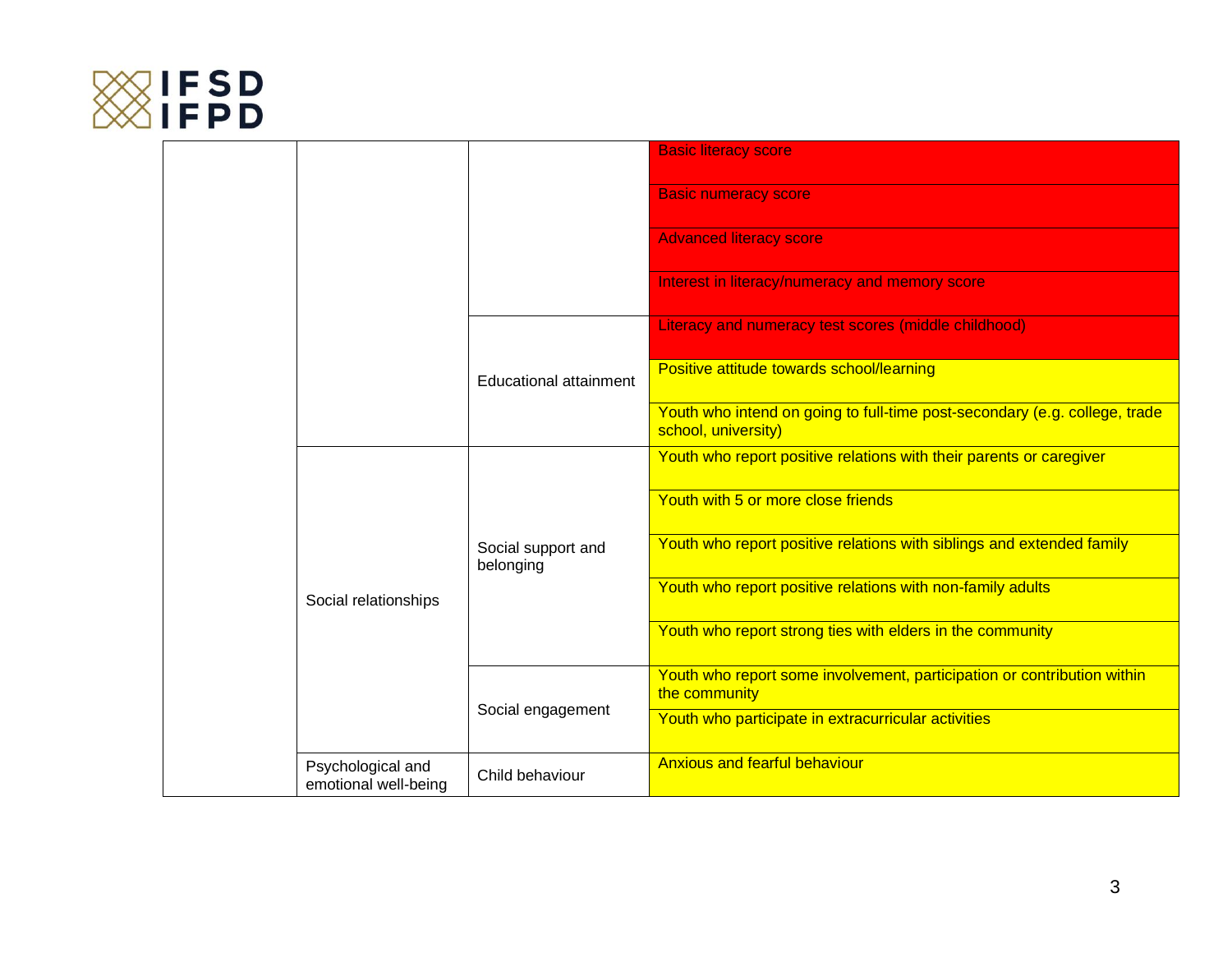

|                                      |                       |                             | <b>Aggressive behaviour</b>                                                  |
|--------------------------------------|-----------------------|-----------------------------|------------------------------------------------------------------------------|
|                                      |                       |                             | Hyperactivity and inattentive behaviour                                      |
|                                      |                       | Social competence           | <b>Communication skills</b>                                                  |
|                                      |                       |                             | <b>Prosocial and helping behaviour</b>                                       |
|                                      |                       |                             | Social intelligence (e.g. cooperation, conflict resolution, trust, intimacy) |
| Cultural and spiritual<br>well-being |                       |                             | Self-reported happiness/life satisfaction                                    |
|                                      | Subjective well-being | Self-reported mental health |                                                                              |
|                                      | Esteem                | Sense of purpose            |                                                                              |
|                                      |                       | <b>Optimism and hope</b>    |                                                                              |
|                                      |                       | Resilience                  |                                                                              |
|                                      |                       | Confidence                  |                                                                              |
|                                      |                       |                             | <b>Agency</b>                                                                |
|                                      |                       | Spirituality                | Sense of belonging to cultural group                                         |
|                                      |                       |                             | Pride in Indigenous identity                                                 |
|                                      |                       |                             | Sense of connection to the land                                              |
|                                      |                       |                             |                                                                              |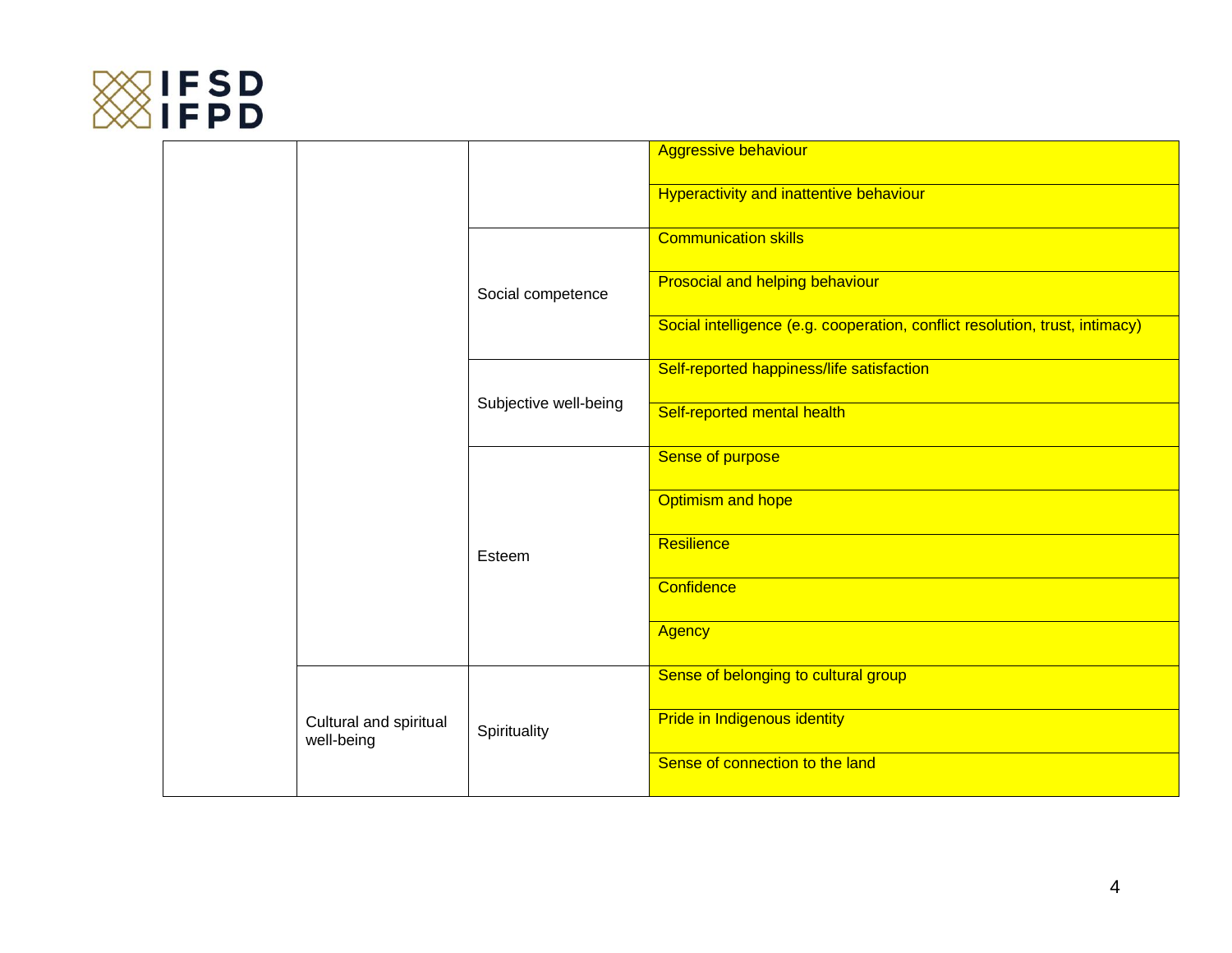

|                                   |                  |                            | Participation in spiritual practice/knowledge/ceremony      |
|-----------------------------------|------------------|----------------------------|-------------------------------------------------------------|
|                                   |                  | Tradition                  | <b>Speaks traditional language</b>                          |
|                                   |                  |                            | <b>Eats traditional foods</b>                               |
|                                   |                  | Overall physical health    | Low birth weight                                            |
|                                   |                  |                            | <b>Breastfed for at least 6 months</b>                      |
|                                   |                  |                            | Children living with a disability or chronic illness        |
|                                   |                  |                            | <b>Eating habits</b>                                        |
| Physical health and<br>well-being | Healthy habits   | Level of physical activity |                                                             |
|                                   |                  | <b>Sleep habits</b>        |                                                             |
|                                   |                  | Risk management            | <b>Teenage birth rate</b>                                   |
|                                   |                  |                            | Percentage who report using illicit drugs in the past month |
|                                   |                  |                            | Percentage who report binge drinking in the last month      |
|                                   |                  |                            | Smoking in the last month                                   |
|                                   | Self-sufficiency |                            | <b>Labour force status</b>                                  |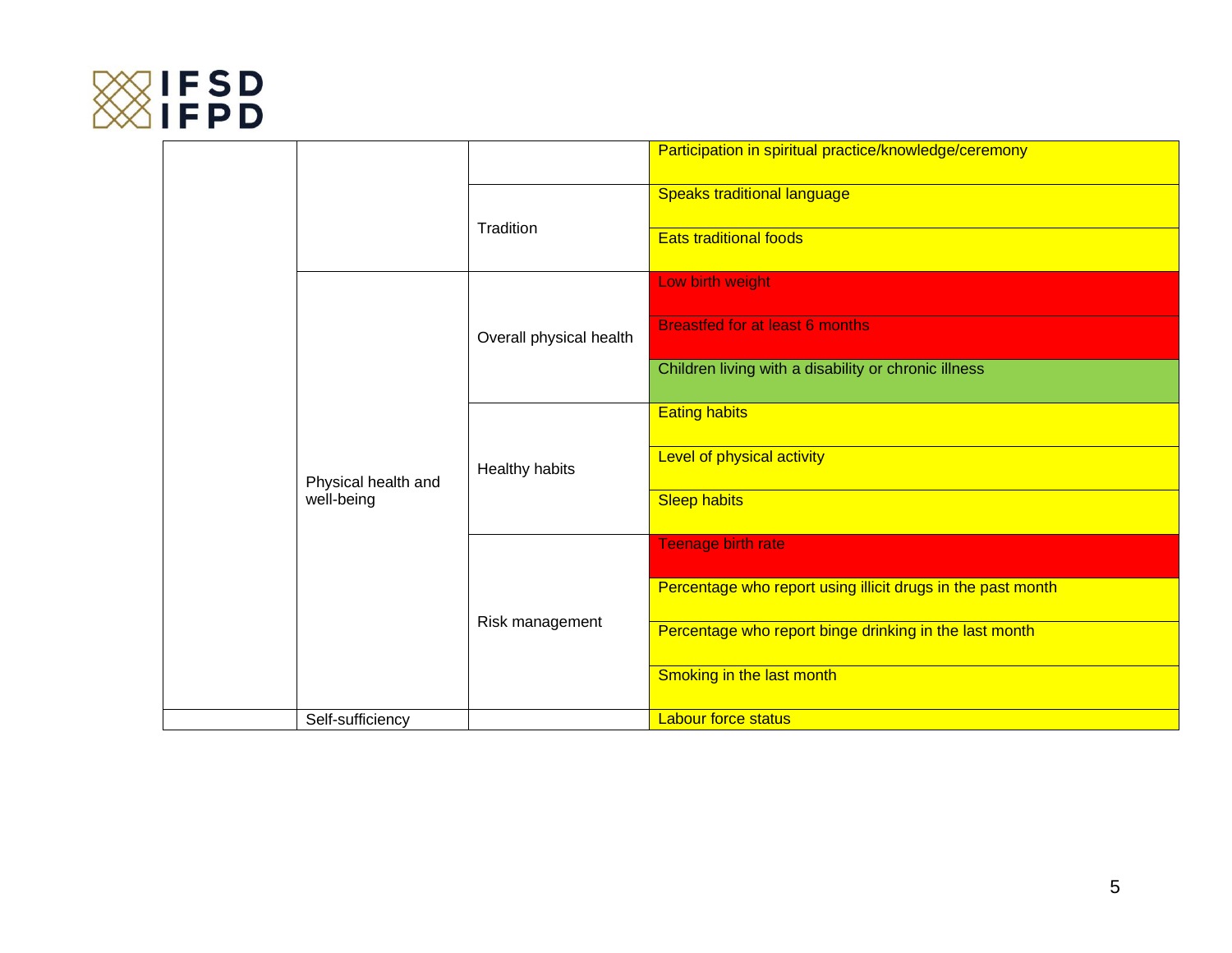

|                                |                       | Secure parental<br>employment and<br>parental participation in<br>the labour force | Job tenure/permanency                                                                                                                                   |
|--------------------------------|-----------------------|------------------------------------------------------------------------------------|---------------------------------------------------------------------------------------------------------------------------------------------------------|
| <b>Family well-</b><br>being   |                       | Ability to meet basic<br>needs                                                     | Household income sufficient to meet basic needs for transportation,<br>housing and utilities, food, clothing, childcare and other necessary<br>expenses |
|                                |                       |                                                                                    | <b>Chronic conditions</b>                                                                                                                               |
|                                |                       | Physical health status                                                             | <b>Eating habits</b>                                                                                                                                    |
|                                |                       | of parents or caregivers                                                           | Drug use (alcohol, smoking, illicit drugs, prescription medication)                                                                                     |
|                                |                       | Mental health status of<br>parents and caregivers                                  | Self-reported mental health                                                                                                                             |
|                                | Family health and     |                                                                                    | Symptoms of anxiety and depression                                                                                                                      |
|                                | protective factors    |                                                                                    | Thoughts of suicide/self-harm                                                                                                                           |
|                                |                       | Family protective<br>factors                                                       | <b>Parental resilience</b>                                                                                                                              |
|                                |                       |                                                                                    | <b>Social connections</b>                                                                                                                               |
|                                |                       |                                                                                    | Knowledge of parent and child development                                                                                                               |
|                                |                       |                                                                                    | Concrete support in times of need                                                                                                                       |
|                                |                       |                                                                                    | Developmental parenting and attachment                                                                                                                  |
|                                | Access to basic needs | Access to potable<br>water                                                         | Number of long-term drinking water advisories affecting FN water systems                                                                                |
|                                |                       | Access to suitable<br>housing                                                      | Percentage of homes that are suitable                                                                                                                   |
| <b>Community</b><br>well-being |                       |                                                                                    | Percentage of homes in need of major repairs                                                                                                            |
|                                |                       | Access to broadband<br>connectivity                                                | Percentage of homes with internet connectivity                                                                                                          |
|                                |                       | Community<br>infrastructure                                                        | Presence of point of community assembly, health centre, elementary<br>school, recreational space or facility                                            |
|                                |                       | Overall poverty level                                                              | Median household income compared to provincial or national poverty line                                                                                 |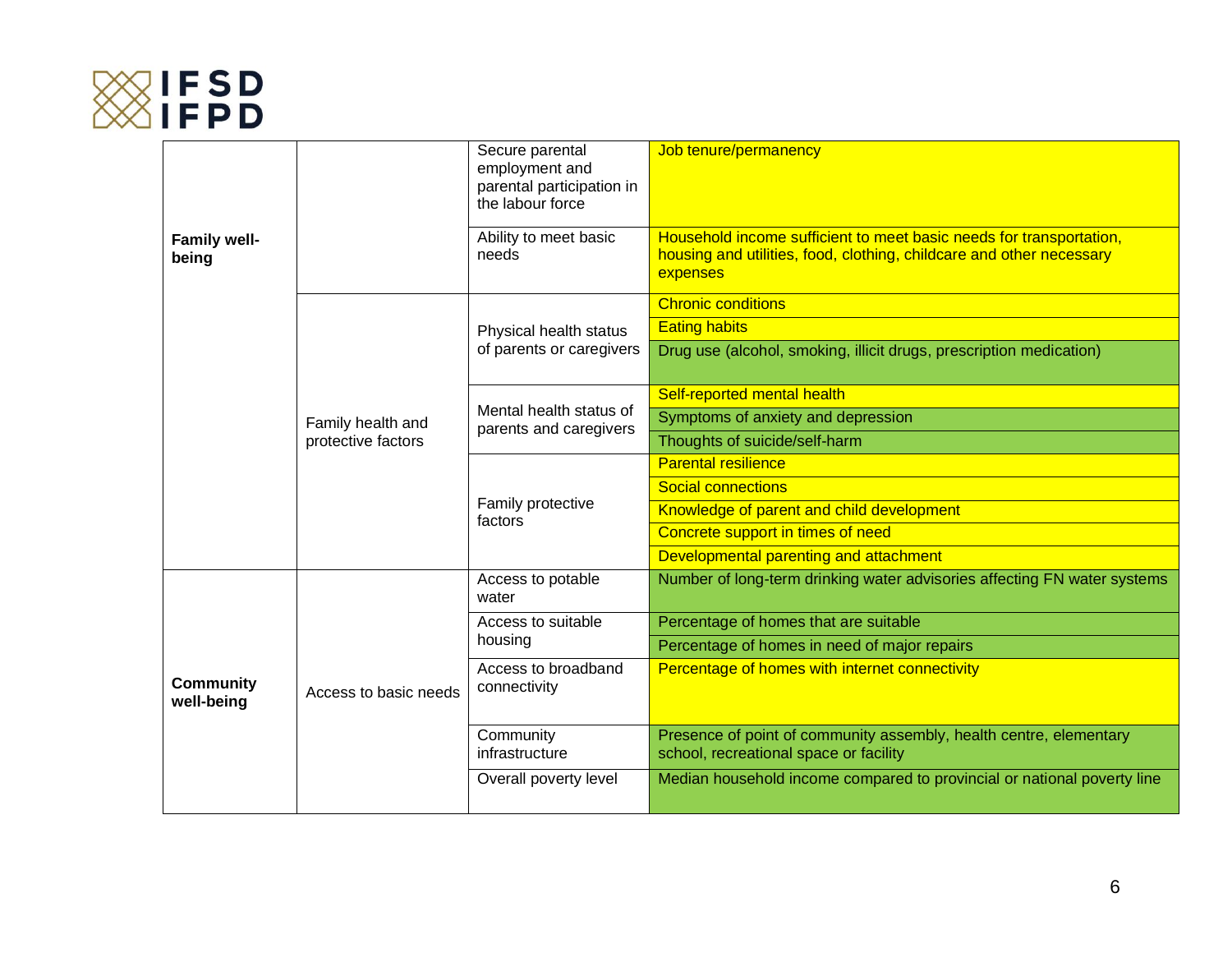

|  |                                       |                               | Mental health and counselling services                                     |
|--|---------------------------------------|-------------------------------|----------------------------------------------------------------------------|
|  |                                       |                               | Child and family services/social services                                  |
|  |                                       |                               | <b>Health and medical services</b>                                         |
|  |                                       |                               | Respite care                                                               |
|  |                                       |                               | Transportation and accommodation (medical and non-medical<br>appointments) |
|  |                                       |                               | Rates of reported suicide attempts                                         |
|  |                                       |                               | <b>Rates of reported heavy drinking</b>                                    |
|  |                                       | Rates of reported drug use    |                                                                            |
|  | Public safety and<br>community health | Health and safety             | <b>BMI</b> rates                                                           |
|  |                                       |                               | <b>Rates of chronic health conditions</b>                                  |
|  |                                       |                               | <b>Rates of violent crime</b>                                              |
|  |                                       | <b>Educational attainment</b> | High school graduation rate                                                |
|  |                                       |                               | Rate of post-secondary education                                           |
|  |                                       |                               |                                                                            |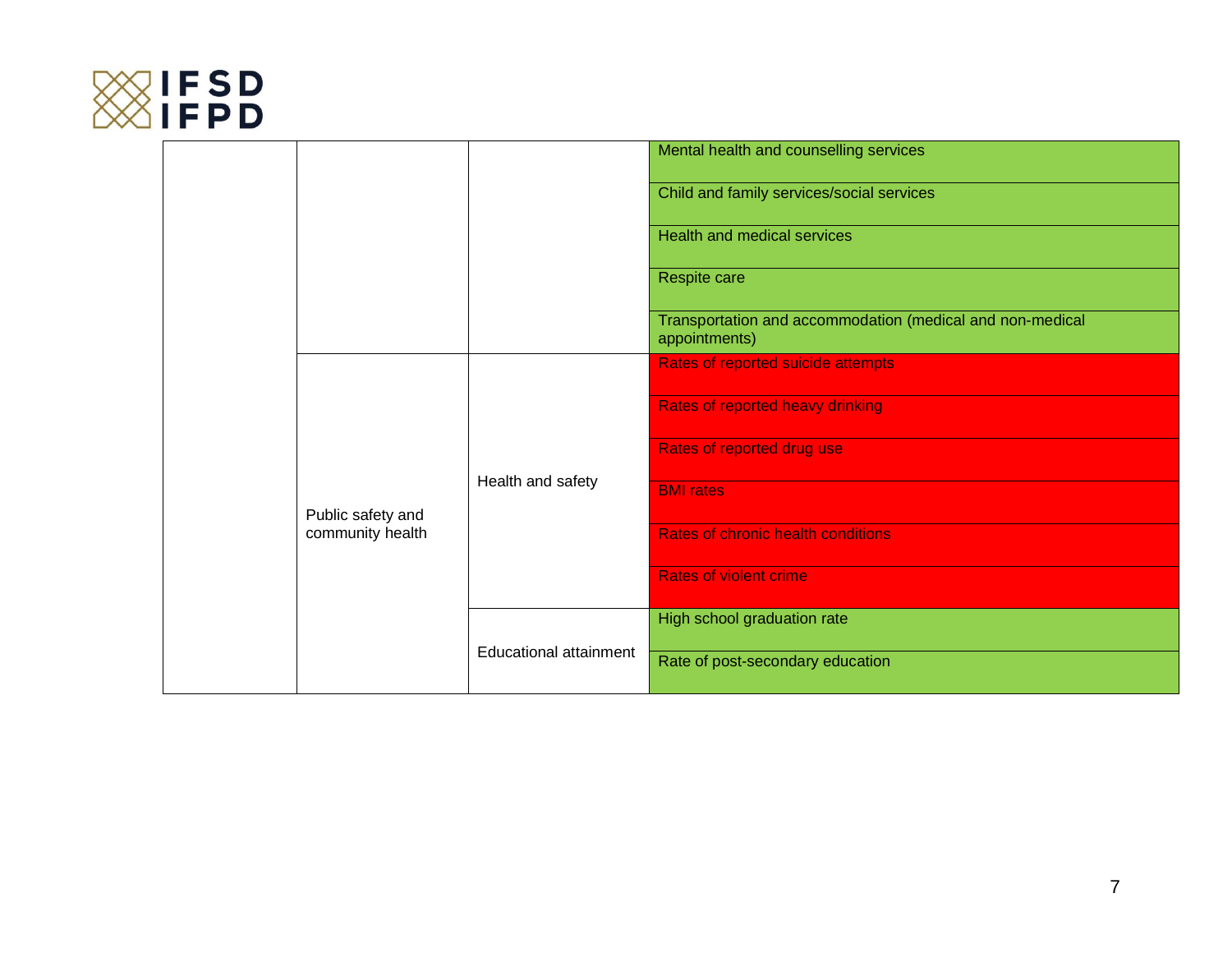

### **IFSD welcomes your feedback on the alignment of data and indicators. IFSD looks forward to continuing to refine this framework with its stakeholders.**

Beyond the availability of data, there are considerations relative to its accessibility and its sufficient detail for analytic use. Publicly accessible data tends to be available (e.g. housing, access to potable water) but aggregated, which limits its applicability for decision-support in specific domains. Granular data may be available at the level of the individual agency or First Nation, but is not always readily available, comparable or consistently captured (i.e. loss of time series).

The draft diagram below plots the indicators from the performance framework based on their **current-state** accessibility and granularity. A significant majority of indicators are accessible but insufficiently granular (bottom right quandrant). This suggests that while there is aggregate data at the level of a First Nation, a province or region, the data may not have the necessary detail to measure the indicator defined in the performance framework. For instance, there may be data at the level of the First Nation on alcohol and drug misuse (for assessment of the risk management indicator), but that data may not be available for the individual child. Even though individual data will not be shared, it is a useful internal metric for agency decision-support and planning for the child and family. The mismatch between accessibility and granularity is not insurmountable. It will require agency action with requisite resources.

The upper right quadrant is both accessible and sufficiently granular. Most of this data relates to child safety, as it is expected that agencies already collect this information at the level of the individual child for their case files. It is anticipated that while this data will not be made public at the level of the individual, the aggregated data can be a reliable source of information to asses overall outcomes for children and families in a community. Some community level data is also included, as it can be accessed from public sources at the level of the First Nation. Such data includes housing suitability and access to potable water to fulfill certain indicators. The two community well-being indicators related to infrastructure and health and social services in the bottom left corner are deemed both insufficiently granular and insufficiently accessible because the data does not tend to exist. It would be up to individual communities or agencies to collect or produce this data.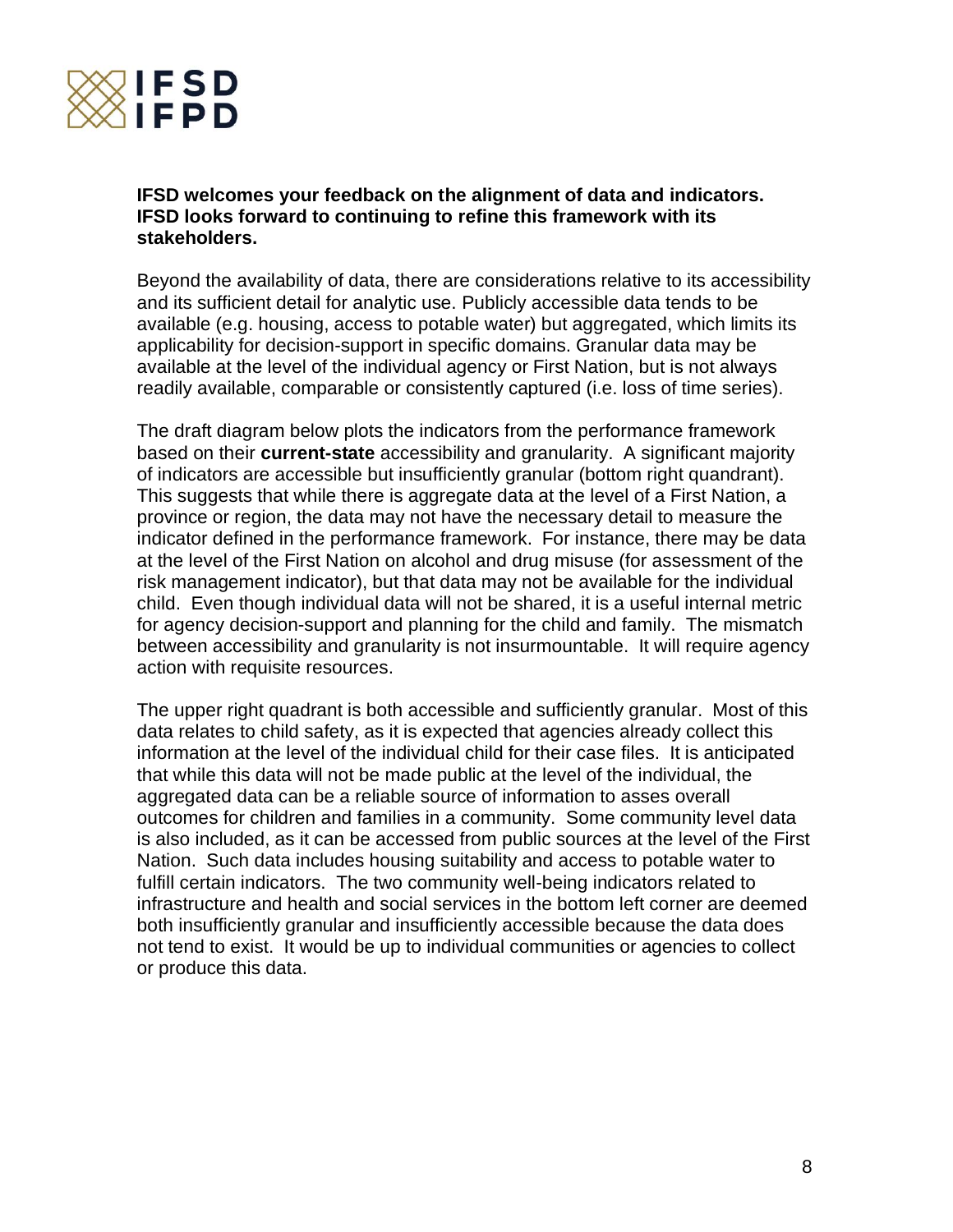



To help to close the data gaps and ensure data is relevant for the proposed results framework, a mix of existing and new data will have to be collected and analysed.

This is an opportunity for agencies to standardize the capture of relevant data to support planning, decision-making, and the alignment of activities and resources for the well-being of children, families and communities.

In the coming months, IFSD looks forward to sharing a data framework that agencies may wish to leverage to capture their own information.

#### **Participation gaps – questionnaire**

Manitoba and British Columbia have reached the 50% participation threshold, and the Atlantic region has surpassed it at 55%. Saskatchewan has more than doubled its participation rate in less than four weeks. IFSD is grateful for this effort. To reach the 50% target participation rate per region, we are asking agencies in Alberta, Ontario, Saskatchewan and Quebec to continue to complete the questionnaire if they have not already done so.

The information from the questionnaire will help IFSD to ensure alignment to need as a funding approach is developed and more accurately cluster agencies to model the effects of transition.